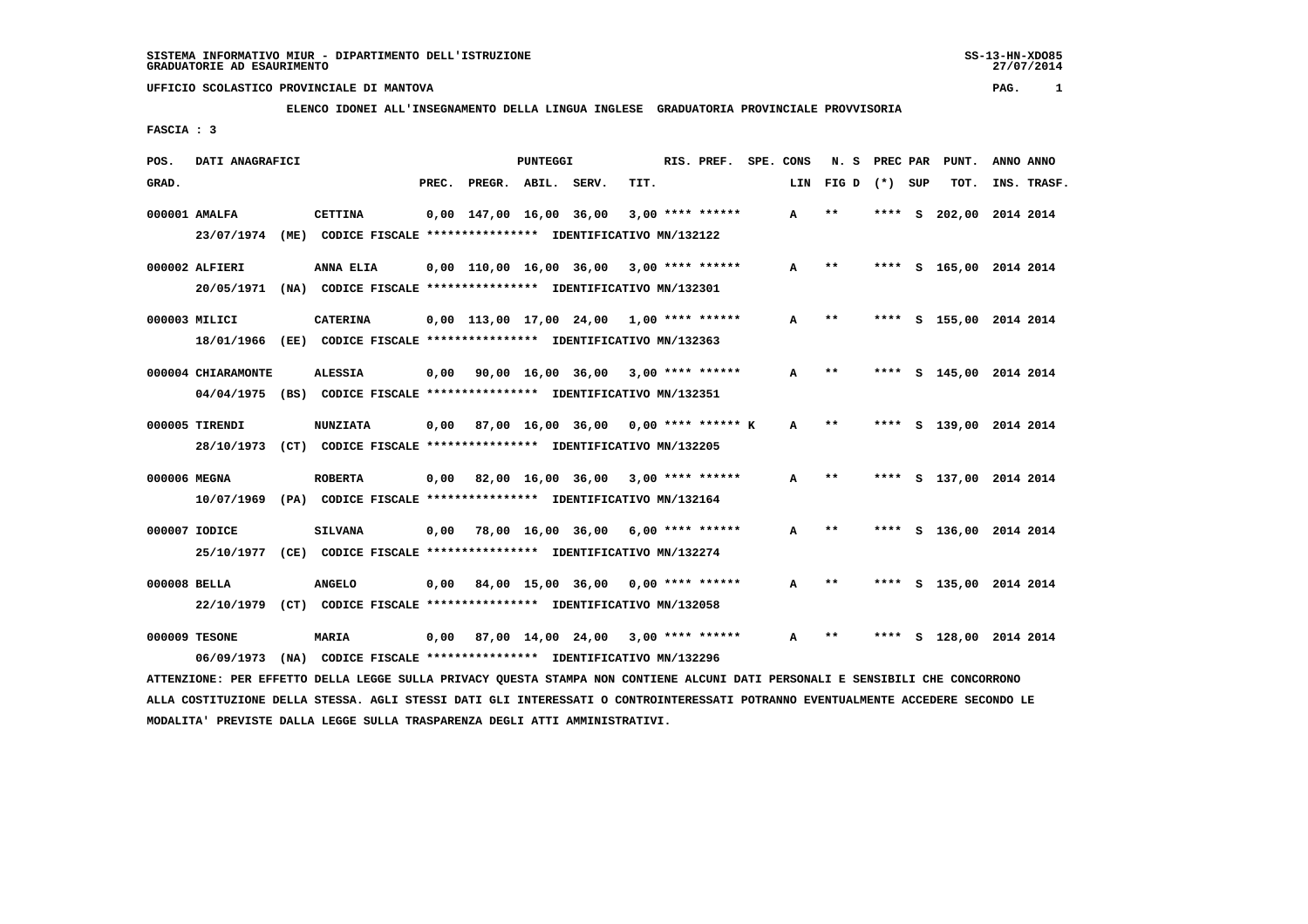**ELENCO IDONEI ALL'INSEGNAMENTO DELLA LINGUA INGLESE GRADUATORIA PROVINCIALE PROVVISORIA**

 **FASCIA : 3**

| POS.         | DATI ANAGRAFICI                                                                           |      |                                                                                     |       |                         | <b>PUNTEGGI</b> |                                      |      | RIS. PREF.         | SPE. CONS    | N.S               | PREC PAR |     | PUNT.                   | ANNO ANNO |             |
|--------------|-------------------------------------------------------------------------------------------|------|-------------------------------------------------------------------------------------|-------|-------------------------|-----------------|--------------------------------------|------|--------------------|--------------|-------------------|----------|-----|-------------------------|-----------|-------------|
| GRAD.        |                                                                                           |      |                                                                                     | PREC. | PREGR. ABIL.            |                 | SERV.                                | TIT. |                    | LIN          | FIG D             | $(*)$    | SUP | TOT.                    |           | INS. TRASF. |
|              | 000010 CHIAPPARA<br>07/10/1978                                                            |      | <b>MICHELA</b><br>(PA) CODICE FISCALE **************** IDENTIFICATIVO MN/132223     |       | $0,00$ $108,00$ $15,00$ |                 | 2,00                                 |      | $3,00$ **** ****** | $\mathbf{A}$ | $* *$             | ****     |     | S 128,00 2014 2014      |           |             |
|              | 000011 CANNELLA<br>22/03/1976                                                             |      | <b>GIUSEPPINA</b><br>(PA) CODICE FISCALE *************** IDENTIFICATIVO MN/132159   | 0.00  |                         |                 | 73,00 16,00 28,00                    |      | $3.00$ **** ****** | A            | $* *$             | ****     |     | S 120,00 2014 2014      |           |             |
|              | 000012 PIROZZI<br>15/08/1978                                                              |      | <b>GIUSEPPA</b><br>(NA) CODICE FISCALE **************** IDENTIFICATIVO MN/132290    | 0,00  |                         |                 | 61,00 18,00 36,00                    |      | $0.00$ **** ****** | A            | **                | ****     |     | S 115,00 2014 2014      |           |             |
|              | 000013 PALADINO<br>29/10/1968                                                             |      | LOREDANA VITA<br>(EE) CODICE FISCALE **************** IDENTIFICATIVO MN/132364      | 0,00  |                         |                 | 51,00 16,00 36,00                    |      | $9.00$ **** ****** | A            | **                | ****     |     | S 112,00 2014 2014      |           |             |
|              | 000014 FERRARA<br>24/01/1970 (SR) CODICE FISCALE *************** IDENTIFICATIVO MN/132132 |      | <b>ANGELA</b>                                                                       | 0,00  |                         |                 | 51,00 17,00 36,00                    |      | $6,00$ **** ****** | A            | $* *$             | ****     |     | S 110,00 2014 2014      |           |             |
|              | 000015 RICCIO<br>06/11/1969 (CE) CODICE FISCALE *************** IDENTIFICATIVO MN/132239  |      | <b>ANGELA</b>                                                                       |       |                         |                 | 0,00 51,00 15,00 36,00               |      | $7,00$ **** ****** | A            | $* *$             |          |     | **** S 109,00 2014 2014 |           |             |
|              | 000016 FAZZINO<br>12/02/1984                                                              |      | <b>MARIA ELENA</b><br>(CH) CODICE FISCALE **************** IDENTIFICATIVO MN/127512 |       |                         |                 | $0,00$ $24,00$ $41,00$ $36,00$       |      | $6.00$ **** ****** | A            | $* *$<br><b>X</b> |          |     | **** S 107,00 2009      |           |             |
| 000017 LARDO | 10/12/1972 (SA) CODICE FISCALE *************** IDENTIFICATIVO MN/132144                   |      | MARIA GRAZIA                                                                        | 0,00  |                         |                 | 55,00 15,00 36,00                    |      | $0.00$ **** ****** | A            | $\star\star$      | ****     |     | S 106,00 2014 2014      |           |             |
| 000018 GAMEN | 18/03/1984                                                                                | (NA) | <b>VERONICA</b><br>CODICE FISCALE **************** IDENTIFICATIVO MN/132249         | 0.00  |                         |                 | 24,00 42,00 34,00 6,00 **** ****** J |      |                    | A            | **                | ****     |     | S 106,00 2014 2014      |           |             |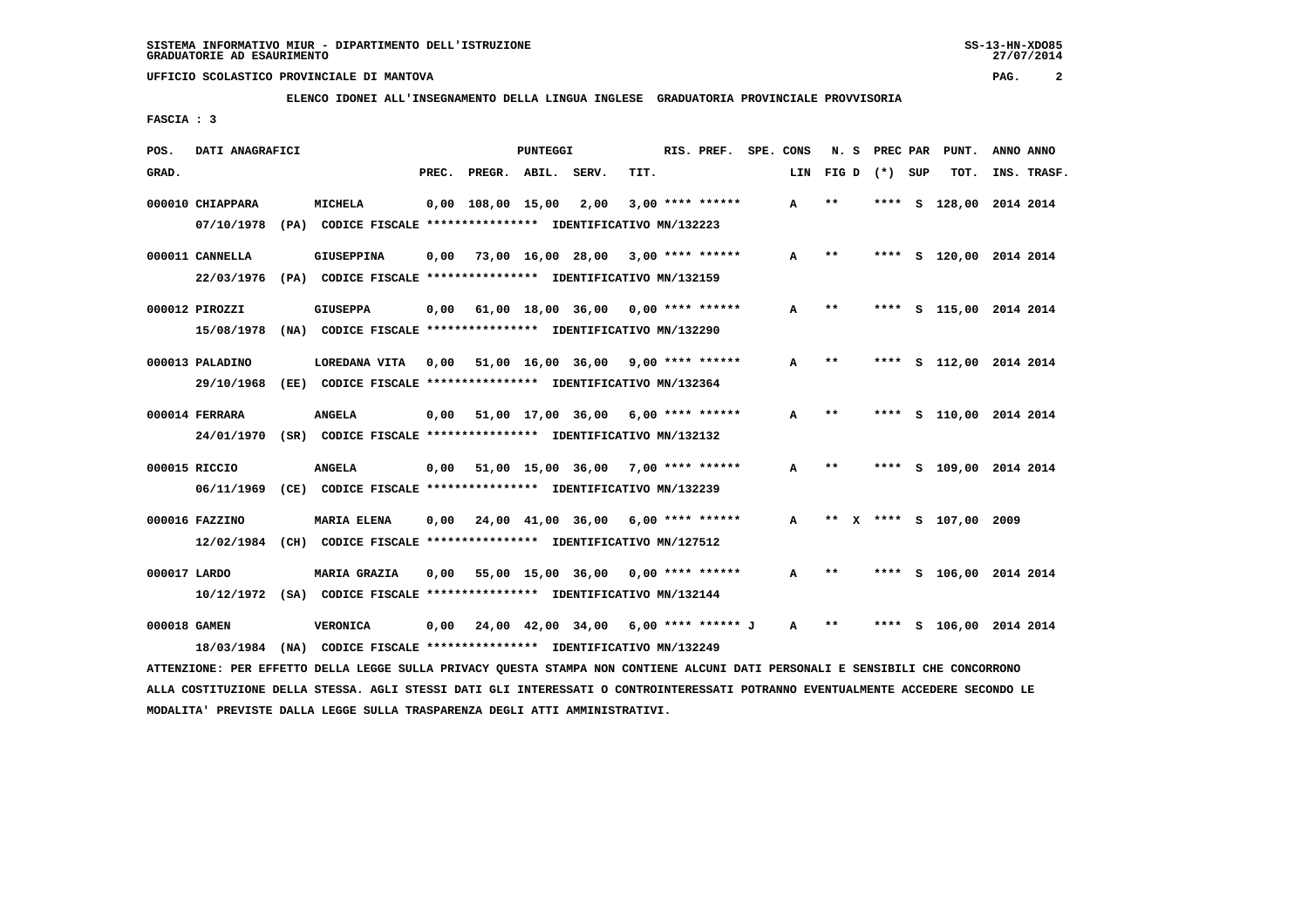**ELENCO IDONEI ALL'INSEGNAMENTO DELLA LINGUA INGLESE GRADUATORIA PROVINCIALE PROVVISORIA**

 **FASCIA : 3**

| POS.  | DATI ANAGRAFICI                        |                                                                                           |       |                                      | PUNTEGGI          |                                            |      | RIS. PREF. SPE. CONS |     | N.S   | PREC PAR |   | PUNT.              | ANNO ANNO                 |
|-------|----------------------------------------|-------------------------------------------------------------------------------------------|-------|--------------------------------------|-------------------|--------------------------------------------|------|----------------------|-----|-------|----------|---|--------------------|---------------------------|
| GRAD. |                                        |                                                                                           | PREC. | PREGR. ABIL. SERV.                   |                   |                                            | TIT. |                      | LIN | FIG D | (*) SUP  |   | TOT.               | INS. TRASF.               |
|       | 000019 SCEBERRAS<br>04/08/1977         | <b>ANGELA</b><br>(EN) CODICE FISCALE **************** IDENTIFICATIVO MN/026226            | 0,00  |                                      | 53,00 15,00 36,00 |                                            |      | $1,00$ **** ******   | A   | $**$  |          |   | **** S 105,00      | 2007 2007                 |
|       | 000020 TERZI                           | MARIA LETIZIA<br>11/06/1980 (MN) CODICE FISCALE *************** IDENTIFICATIVO MN/127545  | 0.00  |                                      |                   | $24,00$ $42,00$ $36,00$ $3,00$ **** ****** |      |                      | A   | **    |          |   | **** S 105,00 2009 |                           |
|       | 000021 GALBATO GATTO                   | <b>ORIETTA</b><br>25/02/1978 (CT) CODICE FISCALE *************** IDENTIFICATIVO MN/127517 | 0.00  | 22,00 41,00 36,00 6,00 **** ****** J |                   |                                            |      |                      | A   | $***$ |          |   | **** S 105,00 2009 |                           |
|       | 000022 TROMBIN<br>23/10/1968           | <b>CRISTINA</b><br>(MN) CODICE FISCALE **************** IDENTIFICATIVO MN/127546          | 0.00  | 21,00 42,00 36,00 3,00 **** ******   |                   |                                            |      |                      | A   | $* *$ |          |   | **** S 102,00 2009 |                           |
|       | 000023 SAVORELLI<br>06/09/1986<br>(MN) | <b>SILVIA</b><br>CODICE FISCALE **************** IDENTIFICATIVO MN/129598                 | 0.00  |                                      |                   | 24,00 42,00 36,00                          |      | $0.00$ **** ******   | A   | $* *$ |          |   |                    | X **** S 102,00 2011 2011 |
|       | 000024 INSIDIOSO<br>05/01/1978         | <b>MARIA</b><br>(CE) CODICE FISCALE **************** IDENTIFICATIVO MN/129840             | 0,00  | 48,00 17,00 36,00 1,00 **** ******   |                   |                                            |      |                      | A   | $***$ |          |   |                    | **** S 102,00 2011 2011   |
|       | 000025 SINAGUGLIA                      | <b>MIRELLA</b><br>18/06/1974 (AG) CODICE FISCALE *************** IDENTIFICATIVO MN/132267 | 0,00  |                                      |                   | $51,00$ 15,00 36,00 0,00 **** ******       |      |                      | A   | $***$ |          |   |                    | S 102,00 2014 2014        |
|       | 000026 COPPI                           | <b>MARTA</b><br>24/06/1984 (BS) CODICE FISCALE *************** IDENTIFICATIVO MN/025825   | 0,00  |                                      |                   | 24,00 41,00 36,00                          |      | $0.00$ **** ******   | A   | **    |          |   | **** S 101,00 2007 |                           |
|       | 000027 CRISTALDI<br>23/06/1980         | LETIZIA MARIA<br>(CT) CODICE FISCALE **************** IDENTIFICATIVO MN/132191            | 0,00  |                                      |                   | 48,00 15,00 36,00 1,00 **** ******         |      |                      | A   | $* *$ |          | s |                    | 100,00 2014 2014          |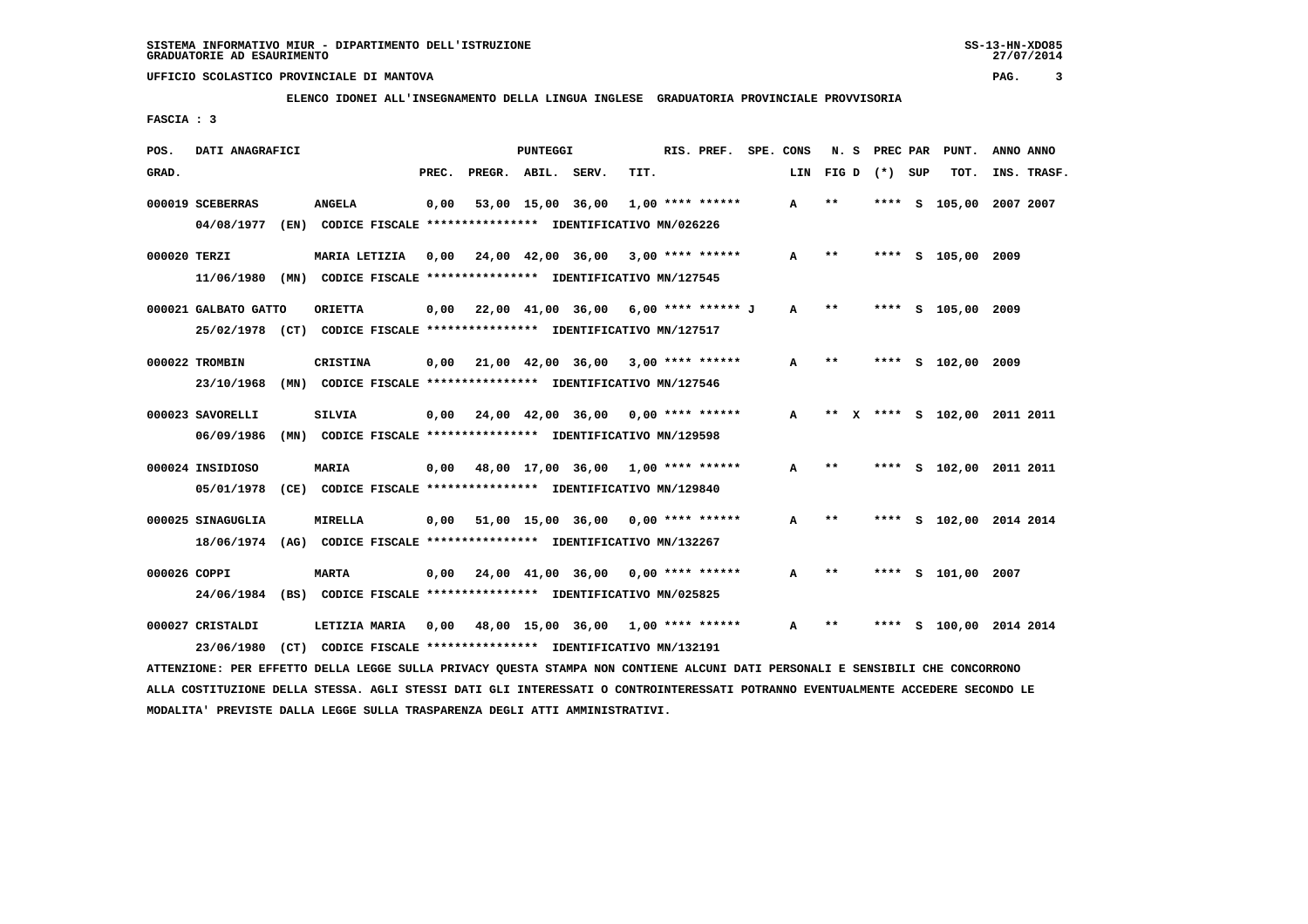**ELENCO IDONEI ALL'INSEGNAMENTO DELLA LINGUA INGLESE GRADUATORIA PROVINCIALE PROVVISORIA**

 **FASCIA : 3**

| POS.  | DATI ANAGRAFICI                |      |                                                                                      |       |                    | <b>PUNTEGGI</b> |                                                                               |      | RIS. PREF.           | SPE. CONS | N.S   | PREC PAR |     | PUNT.              | ANNO ANNO |             |
|-------|--------------------------------|------|--------------------------------------------------------------------------------------|-------|--------------------|-----------------|-------------------------------------------------------------------------------|------|----------------------|-----------|-------|----------|-----|--------------------|-----------|-------------|
| GRAD. |                                |      |                                                                                      | PREC. | PREGR. ABIL. SERV. |                 |                                                                               | TIT. |                      | LIN       | FIG D | $(*)$    | SUP | TOT.               |           | INS. TRASF. |
|       | 000028 LA RIZZA<br>07/06/1979  |      | <b>ADELE TERESA</b><br>(VV) CODICE FISCALE **************** IDENTIFICATIVO MN/132275 | 0,00  |                    |                 | 42,00 40,00 18,00                                                             |      | $0.00$ **** ******   | A         | $* *$ | **** S   |     | 100,00 2014 2014   |           |             |
|       | 000029 ALIBERTI<br>03/04/1986  | (SA) | <b>ANNALISA</b>                                                                      | 0,00  |                    |                 | 18,00 42,00 36,00<br>CODICE FISCALE **************** IDENTIFICATIVO MN/132057 |      | 4,00 **** ****** J   | A         | $* *$ | ****     |     | S 100,00 2014 2014 |           |             |
|       | 000030 SALATO<br>15/04/1970    | (NA) | MARIA LUISA                                                                          | 0,00  |                    |                 | 48,00 16,00 36,00<br>CODICE FISCALE **************** IDENTIFICATIVO MN/132292 |      | 0,00 **** ******     | A         | $* *$ | ****     |     | S 100,00 2014 2014 |           |             |
|       | 000031 MILONE<br>25/04/1957    | (ME) | <b>ANTONINA</b>                                                                      | 0.00  |                    |                 | 58,00 16,00 26,00<br>CODICE FISCALE **************** IDENTIFICATIVO MN/132280 |      | $0.00$ **** ******   | A         | $**$  | ****     | s   | 100,00 2014 2014   |           |             |
|       | 000032 CAMELI<br>14/08/1987    |      | <b>SILVIA</b><br>(AP) CODICE FISCALE **************** IDENTIFICATIVO MN/129710       | 0,00  |                    |                 | 12,00 42,00 36,00                                                             |      | 9,00 **** ****** J   | A         | $* *$ | **** S   |     | 99,00 2011 2011    |           |             |
|       | 000033 COLANGELO<br>16/11/1966 | (BN) | ANGELINA CATE                                                                        | 0,00  |                    |                 | 52,00 17,00 24,00<br>CODICE FISCALE **************** IDENTIFICATIVO MN/132226 |      | 6,00 **** ******     | A         | $* *$ | ****     | S.  | 99,00 2014 2014    |           |             |
|       | 000034 MASSARI<br>02/05/1968   | (RG) | <b>GIUSEPPA</b>                                                                      | 0.00  | 66,00 15,00 18,00  |                 | CODICE FISCALE **************** IDENTIFICATIVO MN/132161                      |      | $0.00$ **** ******   | A         | $* *$ | ****     |     | 99,00 2014 2014    |           |             |
|       | 000035 LA CORTE<br>18/01/1980  | (CT) | <b>RACHELE</b>                                                                       | 0,00  |                    |                 | 42,00 15,00 36,00<br>CODICE FISCALE **************** IDENTIFICATIVO MN/132075 |      | 6,00 **** ******     | A         | $* *$ | ****     |     | 99,00 2014 2014    |           |             |
|       | 000036 CARDONE<br>21/08/1979   |      | <b>PALMA</b><br>(BA) CODICE FISCALE **************** IDENTIFICATIVO MN/129523        | 0,00  |                    |                 | 12,00 41,00 36,00                                                             |      | $9,00$ **** ****** J | A         | $**$  |          |     | 98,00              | 2011 2011 |             |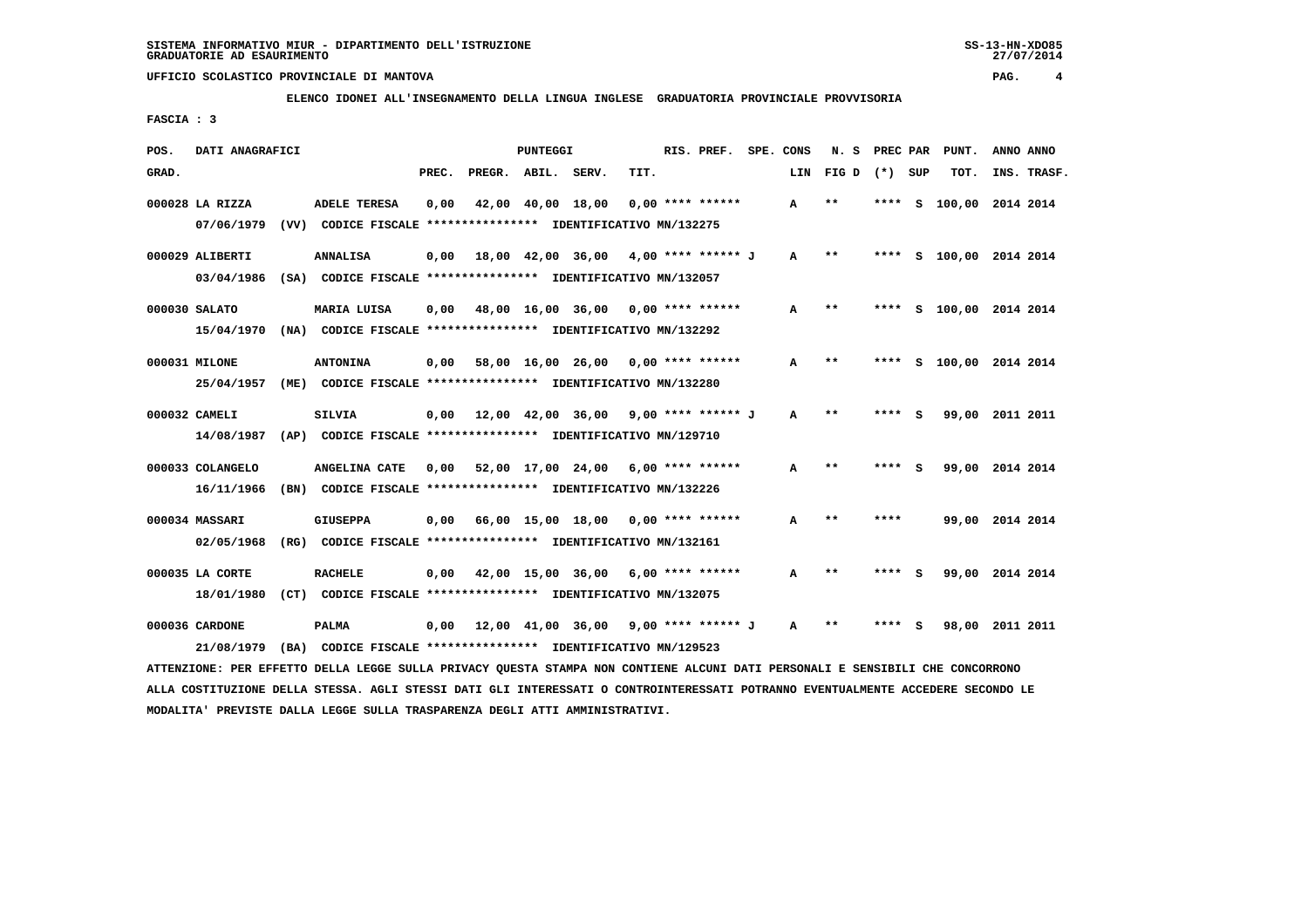**ELENCO IDONEI ALL'INSEGNAMENTO DELLA LINGUA INGLESE GRADUATORIA PROVINCIALE PROVVISORIA**

 **FASCIA : 3**

| POS.  | DATI ANAGRAFICI                                                                                                               |                 |       |                    | PUNTEGGI |                                                               |      | RIS. PREF.       | SPE. CONS    | N. S         | PREC PAR |     | PUNT.           | ANNO ANNO |             |
|-------|-------------------------------------------------------------------------------------------------------------------------------|-----------------|-------|--------------------|----------|---------------------------------------------------------------|------|------------------|--------------|--------------|----------|-----|-----------------|-----------|-------------|
| GRAD. |                                                                                                                               |                 | PREC. | PREGR. ABIL. SERV. |          |                                                               | TIT. |                  | LIN          | FIG D        | (*) SUP  |     | TOT.            |           | INS. TRASF. |
|       | 000037 INCISORE                                                                                                               | <b>CARMELA</b>  | 0,00  |                    |          | 12,00 42,00 36,00                                             |      | 6,00 **** ****** | A            | $* *$        | ****     | - 5 | 96,00 2011 2011 |           |             |
|       | 04/09/1985                                                                                                                    |                 |       |                    |          | (MI) CODICE FISCALE *************** IDENTIFICATIVO MN/129839  |      |                  |              |              |          |     |                 |           |             |
|       | 000038 VITAGLIANO                                                                                                             | <b>ANNA</b>     | 0.00  |                    |          | $54,00$ 18,00 24,00 0,00 **** ******                          |      |                  | A            | $* *$        | **** S   |     | 96,00 2014 2014 |           |             |
|       | 23/07/1982 (NA) CODICE FISCALE *************** IDENTIFICATIVO MN/132299                                                       |                 |       |                    |          |                                                               |      |                  |              |              |          |     |                 |           |             |
|       | 000039 SCHIAVONE                                                                                                              | <b>SABINA</b>   |       |                    |          | $0,00$ 43,00 16,00 36,00 0,00 **** ******                     |      |                  | А            | $* *$        | **** S   |     | 95,00 2014 2014 |           |             |
|       | 01/09/1971 (SR) CODICE FISCALE *************** IDENTIFICATIVO MN/132261                                                       |                 |       |                    |          |                                                               |      |                  |              |              |          |     |                 |           |             |
|       | 000040 ARDUINI                                                                                                                | <b>ALICE</b>    |       |                    |          | $0,00$ 12,00 42,00 36,00 3,00 **** ****** J                   |      |                  | $\mathbf{A}$ | $* *$        | **** S   |     | 93,00 2007      |           |             |
|       | 03/10/1986 (BS) CODICE FISCALE *************** IDENTIFICATIVO MN/025867                                                       |                 |       |                    |          |                                                               |      |                  |              |              |          |     |                 |           |             |
|       | 000041 PICCOLO                                                                                                                | <b>FULVIA</b>   |       |                    |          | $0,00$ 12,00 42,00 36,00 3,00 **** ******                     |      |                  | А            | $* *$        |          |     | 93,00 2009      |           |             |
|       | 09/02/1963                                                                                                                    |                 |       |                    |          | (MN) CODICE FISCALE **************** IDENTIFICATIVO MN/127528 |      |                  |              |              |          |     |                 |           |             |
|       | 000042 GIORDANO                                                                                                               | MAURIZIO        |       |                    |          | $0,00$ 15,00 40,00 32,00 6,00 **** ****** J                   |      |                  | A            | $***$        | **** S   |     | 93,00 2014 2014 |           |             |
|       | 17/05/1977 (SA) CODICE FISCALE *************** IDENTIFICATIVO MN/132252                                                       |                 |       |                    |          |                                                               |      |                  |              |              |          |     |                 |           |             |
|       | 000043 PAPAZZONI                                                                                                              | <b>CHIARA</b>   | 0,00  |                    |          | $0,00$ 42,00 44,00 6,00 **** ******                           |      |                  | A            | $* *$        | **** S   |     | 92,00 2009      |           |             |
|       | 04/08/1983                                                                                                                    |                 |       |                    |          | (MN) CODICE FISCALE **************** IDENTIFICATIVO MN/127524 |      |                  |              |              |          |     |                 |           |             |
|       | 000044 CAPPI                                                                                                                  | <b>FEDERICA</b> |       |                    |          | $0,00$ 14,00 41,00 36,00 0,00 **** ******                     |      |                  | A            | $\star\star$ | **** S   |     | 91,00 2007      |           |             |
|       | 08/06/1985                                                                                                                    |                 |       |                    |          | (MN) CODICE FISCALE **************** IDENTIFICATIVO MN/025938 |      |                  |              |              |          |     |                 |           |             |
|       |                                                                                                                               |                 |       |                    |          |                                                               |      |                  |              |              |          |     |                 |           |             |
|       | 000045 CHINDAMO                                                                                                               | <b>ROSANNA</b>  |       |                    |          | 0,00 16,00 39,00 36,00                                        |      | 0,00 **** ****** | $\mathbf{A}$ | **           | $***$ S  |     | 91,00 2011 2011 |           |             |
|       | 27/08/1983                                                                                                                    |                 |       |                    |          | (CO) CODICE FISCALE **************** IDENTIFICATIVO MN/129525 |      |                  |              |              |          |     |                 |           |             |
|       | ATTENZIONE: PER EFFETTO DELLA LEGGE SULLA PRIVACY QUESTA STAMPA NON CONTIENE ALCUNI DATI PERSONALI E SENSIBILI CHE CONCORRONO |                 |       |                    |          |                                                               |      |                  |              |              |          |     |                 |           |             |

 **ALLA COSTITUZIONE DELLA STESSA. AGLI STESSI DATI GLI INTERESSATI O CONTROINTERESSATI POTRANNO EVENTUALMENTE ACCEDERE SECONDO LE MODALITA' PREVISTE DALLA LEGGE SULLA TRASPARENZA DEGLI ATTI AMMINISTRATIVI.**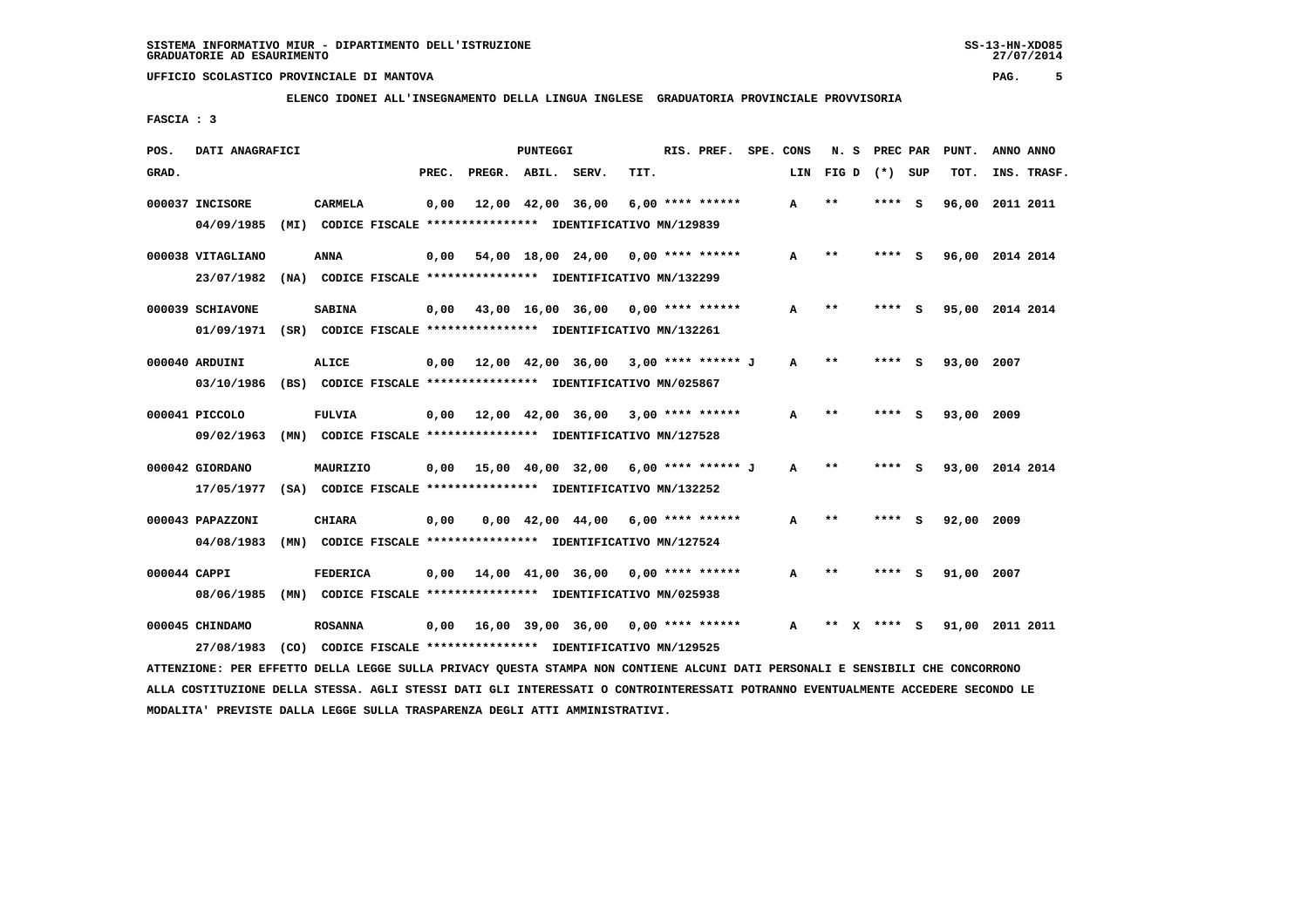**ELENCO IDONEI ALL'INSEGNAMENTO DELLA LINGUA INGLESE GRADUATORIA PROVINCIALE PROVVISORIA**

 **FASCIA : 3**

| POS.  | DATI ANAGRAFICI                                                          |      |                                                               |                                                          |       |                    | PUNTEGGI |                                           |      | RIS. PREF.           | SPE. CONS    | N.S   |         | PREC PAR | PUNT.      | ANNO ANNO       |
|-------|--------------------------------------------------------------------------|------|---------------------------------------------------------------|----------------------------------------------------------|-------|--------------------|----------|-------------------------------------------|------|----------------------|--------------|-------|---------|----------|------------|-----------------|
| GRAD. |                                                                          |      |                                                               |                                                          | PREC. | PREGR. ABIL. SERV. |          |                                           | TIT. |                      | LIN          | FIG D | (*) SUP |          | TOT.       | INS. TRASF.     |
|       | 000046 SCANSANI                                                          |      | <b>ILARIA</b>                                                 |                                                          | 0,00  |                    |          | 12,00 42,00 36,00                         |      | $0.00$ **** ****** J | A            | $***$ | ****    | - S      | 90,00 2007 |                 |
|       | 06/08/1986                                                               | (MN) |                                                               | CODICE FISCALE **************** IDENTIFICATIVO MN/026035 |       |                    |          |                                           |      |                      |              |       |         |          |            |                 |
|       | 000047 FONTANA                                                           |      | LAURA                                                         |                                                          | 0.00  |                    |          | 10,00 40,00 36,00                         |      | 4,00 **** ******     | A            | $* *$ | ****    | s        | 90,00 2009 |                 |
|       | 20/08/1980                                                               |      | (ME) CODICE FISCALE **************** IDENTIFICATIVO MN/127514 |                                                          |       |                    |          |                                           |      |                      |              |       |         |          |            |                 |
|       | 000048 PANARIELLO                                                        |      | MARIA                                                         |                                                          |       |                    |          | $0.00$ 54.00 14.00 16.00 6.00 **** ****** |      |                      | A            | $* *$ |         | S.       |            | 90,00 2014 2014 |
|       | 09/05/1971 (NA) CODICE FISCALE *************** IDENTIFICATIVO MN/132188  |      |                                                               |                                                          |       |                    |          |                                           |      |                      |              |       |         |          |            |                 |
|       | 000049 DE MARCO                                                          |      | <b>STEFANIA</b>                                               |                                                          | 0.00  | 12,00 41,00 36,00  |          |                                           |      | $0.00$ **** ******   | A            | $* *$ | ****    | - S      |            | 89,00 2011 2011 |
|       | 29/11/1978 (CS) CODICE FISCALE *************** IDENTIFICATIVO MN/129530  |      |                                                               |                                                          |       |                    |          |                                           |      |                      |              |       |         |          |            |                 |
|       | 000050 GABRIELE                                                          |      | <b>ROSANNA</b>                                                |                                                          | 0,00  |                    |          | $30,00$ 16,00 36,00 7,00 **** ******      |      |                      | A            | $* *$ | ****    | S        |            | 89,00 2011 2011 |
|       | 19/05/1977 (PA) CODICE FISCALE **************** IDENTIFICATIVO MN/129552 |      |                                                               |                                                          |       |                    |          |                                           |      |                      |              |       |         |          |            |                 |
|       | 000051 DENARO                                                            |      | MARIA                                                         |                                                          | 0,00  |                    |          | 48,00 16,00 18,00 7,00 **** ******        |      |                      | A            | $* *$ |         | s        |            | 89,00 2014 2014 |
|       | 14/02/1966 (SR) CODICE FISCALE **************** IDENTIFICATIVO MN/132118 |      |                                                               |                                                          |       |                    |          |                                           |      |                      |              |       |         |          |            |                 |
|       | 000052 PAPPALARDO                                                        |      | <b>AGNESE</b>                                                 |                                                          | 0,00  |                    |          | 12,00 40,00 34,00                         |      | $3,00$ **** ******   | A            | $* *$ |         |          |            | 89,00 2014 2014 |
|       | 16/06/1981 (CT) CODICE FISCALE *************** IDENTIFICATIVO MN/132284  |      |                                                               |                                                          |       |                    |          |                                           |      |                      |              |       |         |          |            |                 |
|       | 000053 MARRA                                                             |      | <b>GIOVANNA</b>                                               |                                                          | 0.00  |                    |          | 0,00 42,00 36,00                          |      | 9,00 **** ****** J   | A            | $* *$ |         | s        | 87,00      | 2007            |
|       | 12/11/1982 (RC) CODICE FISCALE *************** IDENTIFICATIVO MN/026180  |      |                                                               |                                                          |       |                    |          |                                           |      |                      |              |       |         |          |            |                 |
|       | 000054 ALESSI                                                            |      | ILENJA RITA                                                   |                                                          | 0,00  |                    |          | 2,00 40,00 36,00                          |      | 9,00 **** ****** J   | $\mathbf{A}$ | $* *$ | ****    | <b>S</b> |            | 87,00 2011 2011 |
|       | 04/07/1980                                                               | CL)  |                                                               | CODICE FISCALE **************** IDENTIFICATIVO MN/129662 |       |                    |          |                                           |      |                      |              |       |         |          |            |                 |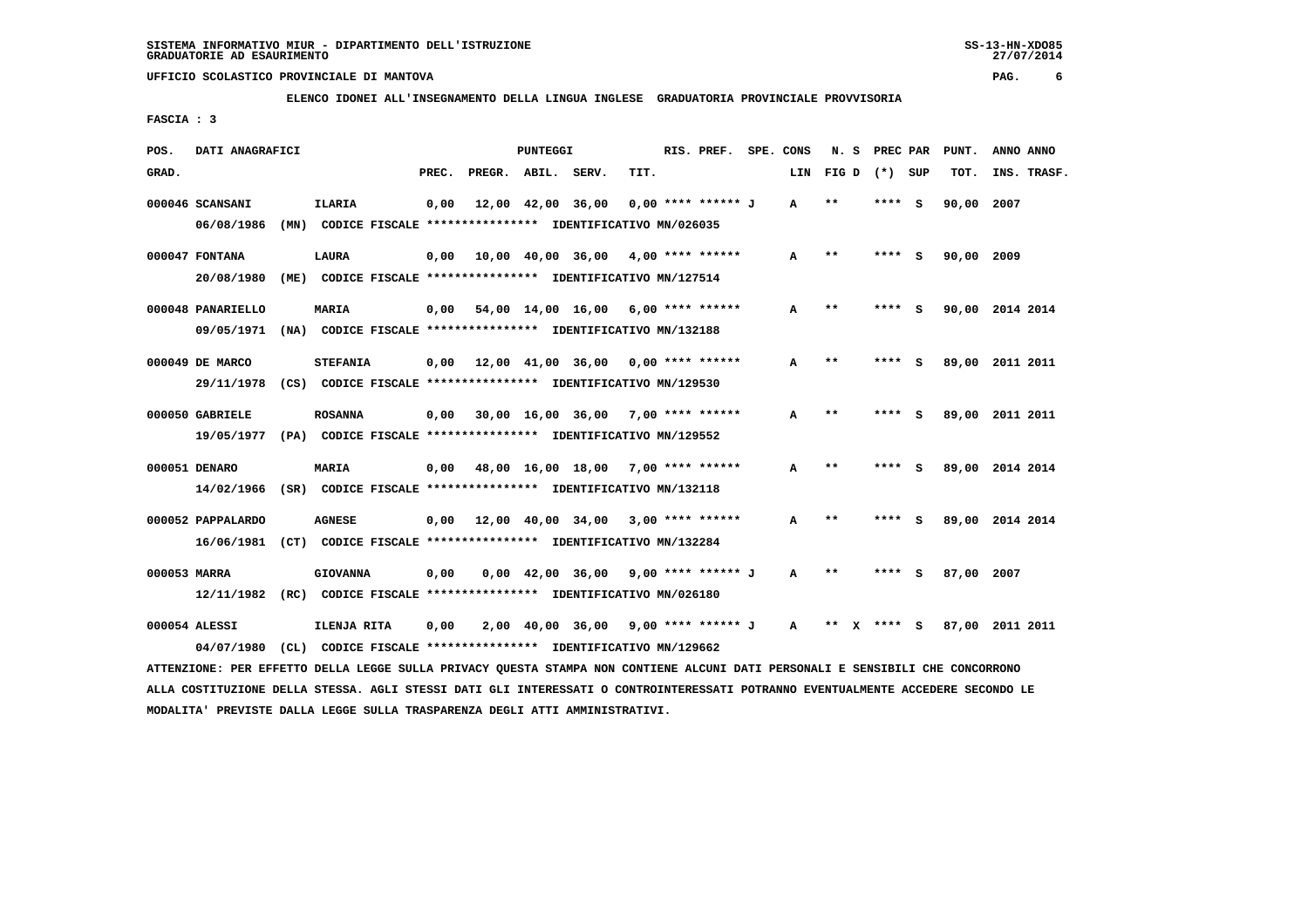**ELENCO IDONEI ALL'INSEGNAMENTO DELLA LINGUA INGLESE GRADUATORIA PROVINCIALE PROVVISORIA**

 **FASCIA : 3**

| POS.            | DATI ANAGRAFICI                                                                                                               |                      |       |                    | PUNTEGGI |                                                                       |      | RIS. PREF. SPE. CONS |              | N.S   | PREC PAR        |     | PUNT.      | ANNO ANNO       |  |
|-----------------|-------------------------------------------------------------------------------------------------------------------------------|----------------------|-------|--------------------|----------|-----------------------------------------------------------------------|------|----------------------|--------------|-------|-----------------|-----|------------|-----------------|--|
| GRAD.           |                                                                                                                               |                      | PREC. | PREGR. ABIL. SERV. |          |                                                                       | TIT. |                      | LIN          |       | $FIG D (*) SUB$ |     | TOT.       | INS. TRASF.     |  |
|                 | 000055 MARCHESELLI                                                                                                            | <b>GRETA</b>         | 0,00  |                    |          | 8,00 42,00 36,00                                                      |      | $0,00$ **** ****** J | $\mathbf{A}$ | $***$ | **** S          |     | 86,00 2009 |                 |  |
|                 | 26/09/1987 (RE) CODICE FISCALE *************** IDENTIFICATIVO MN/127516                                                       |                      |       |                    |          |                                                                       |      |                      |              |       |                 |     |            |                 |  |
|                 | 000056 GIACOMAZZI                                                                                                             | <b>SILVIA</b>        | 0,00  |                    |          | 7,00 42,00 36,00 0,00 **** ****** J                                   |      |                      | A            | $* *$ | ****            | - S | 85,00 2007 |                 |  |
|                 | 23/03/1987 (MN) CODICE FISCALE *************** IDENTIFICATIVO MN/025853                                                       |                      |       |                    |          |                                                                       |      |                      |              |       |                 |     |            |                 |  |
| 000057 VENTRICE |                                                                                                                               | <b>ELISA</b>         | 0,00  |                    |          | $3,00$ $42,00$ $36,00$ $3,00$ **** ******                             |      |                      | A            | **    | $***$ S         |     | 84,00 2007 |                 |  |
|                 | 20/10/1975 (TN) CODICE FISCALE *************** IDENTIFICATIVO MN/025885                                                       |                      |       |                    |          |                                                                       |      |                      |              |       |                 |     |            |                 |  |
|                 | 000058 PELLADONI                                                                                                              | <b>ROSSELLA</b>      | 0,00  |                    |          | $0.00 \quad 42.00 \quad 36.00 \quad 6.00 \quad *** \quad *** \quad J$ |      |                      | A            |       | ** $X$ **** S   |     | 84,00 2009 |                 |  |
|                 | 11/04/1988                                                                                                                    |                      |       |                    |          | (MN) CODICE FISCALE **************** IDENTIFICATIVO MN/127525         |      |                      |              |       |                 |     |            |                 |  |
| 000059 NACLERIO |                                                                                                                               | <b>RAFFAELLA</b>     | 0,00  |                    |          | $0.00 \quad 42.00 \quad 36.00 \quad 6.00 \quad *** \quad ***$         |      |                      | A            | **    | **** S          |     |            | 84,00 2011 2011 |  |
|                 | 16/10/1985                                                                                                                    |                      |       |                    |          | (NA) CODICE FISCALE **************** IDENTIFICATIVO MN/129815         |      |                      |              |       |                 |     |            |                 |  |
|                 |                                                                                                                               |                      |       |                    |          |                                                                       |      |                      |              |       |                 |     |            |                 |  |
| 000060 MAGNO    |                                                                                                                               | <b>AGNESE TIZIAN</b> |       |                    |          | $0,00$ 31,00 14,00 36,00 3,00 **** ******                             |      |                      | A            | $***$ | **** S          |     |            | 84,00 2014 2014 |  |
|                 | 19/03/1980                                                                                                                    |                      |       |                    |          | (CE) CODICE FISCALE **************** IDENTIFICATIVO MN/132277         |      |                      |              |       |                 |     |            |                 |  |
|                 | 000061 CAPPUCCIO                                                                                                              | <b>SERENA VERONI</b> | 0,00  |                    |          | $0,00$ 41,00 36,00 6,00 **** ****** J                                 |      |                      | $\mathbf{A}$ | $* *$ | **** S          |     | 83,00 2007 |                 |  |
|                 | 05/12/1987 (CS) CODICE FISCALE *************** IDENTIFICATIVO MN/025847                                                       |                      |       |                    |          |                                                                       |      |                      |              |       |                 |     |            |                 |  |
| 000062 OUERCI   |                                                                                                                               | <b>VALENTINA</b>     | 0,00  |                    |          | $4,00$ $42,00$ $36,00$ $0,00$ $***$ **** ******                       |      |                      | A            | $* *$ | **** S          |     | 82,00 2007 |                 |  |
|                 | 21/08/1987 (MN) CODICE FISCALE *************** IDENTIFICATIVO MN/026024                                                       |                      |       |                    |          |                                                                       |      |                      |              |       |                 |     |            |                 |  |
|                 | 000063 OUARATINO                                                                                                              | <b>PASQUALE</b>      | 0,00  |                    |          | $0.00 \quad 40.00 \quad 36.00 \quad 6.00 \quad *** \quad *** \quad J$ |      |                      | A            | **    | ****            | - S |            | 82,00 2011 2011 |  |
|                 | 15/11/1986                                                                                                                    |                      |       |                    |          | (PZ) CODICE FISCALE **************** IDENTIFICATIVO MN/129562         |      |                      |              |       |                 |     |            |                 |  |
|                 | ATTENZIONE: PER EFFETTO DELLA LEGGE SULLA PRIVACY QUESTA STAMPA NON CONTIENE ALCUNI DATI PERSONALI E SENSIBILI CHE CONCORRONO |                      |       |                    |          |                                                                       |      |                      |              |       |                 |     |            |                 |  |

 **ALLA COSTITUZIONE DELLA STESSA. AGLI STESSI DATI GLI INTERESSATI O CONTROINTERESSATI POTRANNO EVENTUALMENTE ACCEDERE SECONDO LE MODALITA' PREVISTE DALLA LEGGE SULLA TRASPARENZA DEGLI ATTI AMMINISTRATIVI.**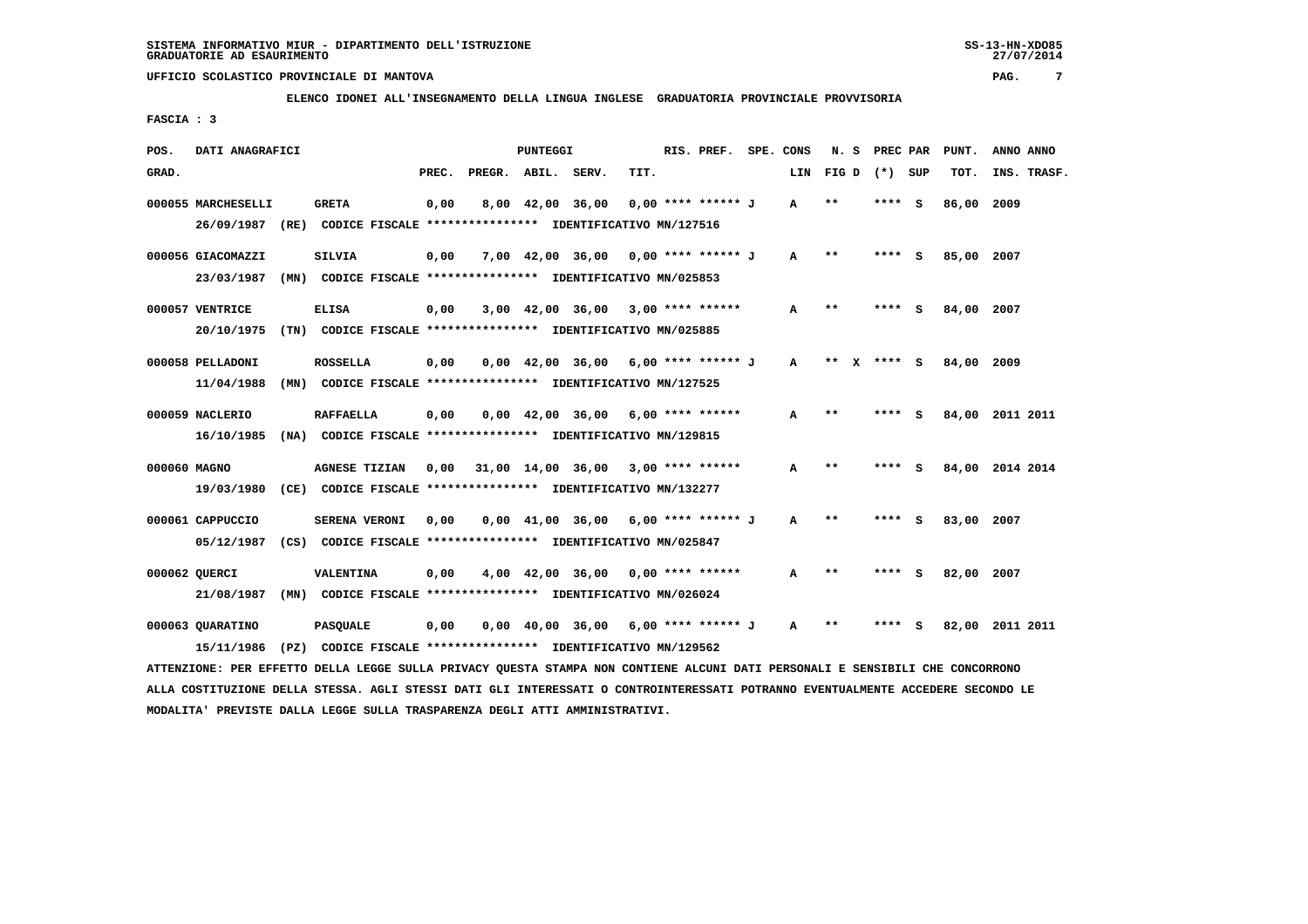**ELENCO IDONEI ALL'INSEGNAMENTO DELLA LINGUA INGLESE GRADUATORIA PROVINCIALE PROVVISORIA**

 **FASCIA : 3**

| POS.  | DATI ANAGRAFICI                                                                           |                                                                                   |       |                    | <b>PUNTEGGI</b> |                                                                       |      | RIS. PREF.           | SPE. CONS    | N. S        | PREC PAR |     | PUNT.      | ANNO ANNO       |
|-------|-------------------------------------------------------------------------------------------|-----------------------------------------------------------------------------------|-------|--------------------|-----------------|-----------------------------------------------------------------------|------|----------------------|--------------|-------------|----------|-----|------------|-----------------|
| GRAD. |                                                                                           |                                                                                   | PREC. | PREGR. ABIL. SERV. |                 |                                                                       | TIT. |                      | LIN          | FIG D       | (*) SUP  |     | TOT.       | INS. TRASF.     |
|       | 000064 TADIELLO<br>04/01/1988                                                             | <b>ELISABETTA</b><br>(MN) CODICE FISCALE *************** IDENTIFICATIVO MN/127537 | 0,00  |                    |                 | $0,00 \quad 42,00 \quad 36,00$                                        |      | $3,00$ **** ****** J | A            | $* *$       | **** S   |     | 81,00      | 2009            |
|       | 000065 MANZINI<br>25/12/1975                                                              | <b>ALBERTO</b><br>(MN) CODICE FISCALE *************** IDENTIFICATIVO MN/129565    | 0,00  |                    |                 | $0,00$ 42,00 36,00 3,00 **** ****** J                                 |      |                      | $\mathbf{A}$ | $* *$       | ****     | - S |            | 81,00 2011 2011 |
|       | 000066 FORTESE<br>28/10/1976 (CT) CODICE FISCALE *************** IDENTIFICATIVO MN/132246 | VALENTINA CON                                                                     |       |                    |                 | 0,00  26,00  16,00  36,00  3,00  ****  ******                         |      |                      | A            | $***$       | ****     |     |            | 81,00 2014 2014 |
|       | 000067 MONDINI<br>22/04/1979                                                              | <b>MORENA</b><br>(CR) CODICE FISCALE **************** IDENTIFICATIVO MN/026006    | 0,00  |                    |                 | $0.00 \quad 41.00 \quad 36.00 \quad 3.00 \quad *** \quad *** \quad J$ |      |                      | $\mathbf{A}$ | $* *$       | **** S   |     | 80,00      | 2007            |
|       | 000068 BERTANI<br>15/03/1988                                                              | <b>ELENA</b><br>(MN) CODICE FISCALE **************** IDENTIFICATIVO MN/127447     | 0,00  |                    |                 | $0.00 \quad 41.00 \quad 36.00 \quad 3.00 \quad *** \quad *** \quad J$ |      |                      | $\mathbf{A}$ | $* *$       | ****     | - S | 80,00 2009 |                 |
|       | 000069 GATTAZZO<br>30/05/1988                                                             | <b>NICOLE</b><br>(MN) CODICE FISCALE **************** IDENTIFICATIVO MN/127521    | 0,00  |                    |                 | $0.00 \quad 42.00 \quad 36.00 \quad 0.00 \quad *** \quad *** \quad J$ |      |                      | $\mathbf{A}$ | ** x **** S |          |     | 78,00 2009 |                 |
|       | 000070 PELOSI<br>02/02/1988                                                               | LARA<br>(MN) CODICE FISCALE **************** IDENTIFICATIVO MN/127526             | 0,00  |                    |                 | $0,00$ 42,00 36,00 0,00 **** ****** J                                 |      |                      | $\mathbf{A}$ | ** x **** S |          |     | 78,00 2009 |                 |
|       | 000071 BOSCHETTI<br>12/08/1988                                                            | <b>AMBRA</b><br>(BS) CODICE FISCALE **************** IDENTIFICATIVO MN/127449     | 0,00  |                    |                 | $0,00$ 42,00 36,00 0,00 **** ****** J                                 |      |                      | A            | $* *$       | **** S   |     | 78,00 2009 |                 |
|       | 000072 SPOTO<br>17/03/1988                                                                | GIULIA<br>(MN) CODICE FISCALE *************** IDENTIFICATIVO MN/127535            | 0,00  |                    |                 | $0,00$ 42,00 36,00 0,00 **** ******                                   |      |                      | A            | $* *$       |          | s   | 78,00 2009 |                 |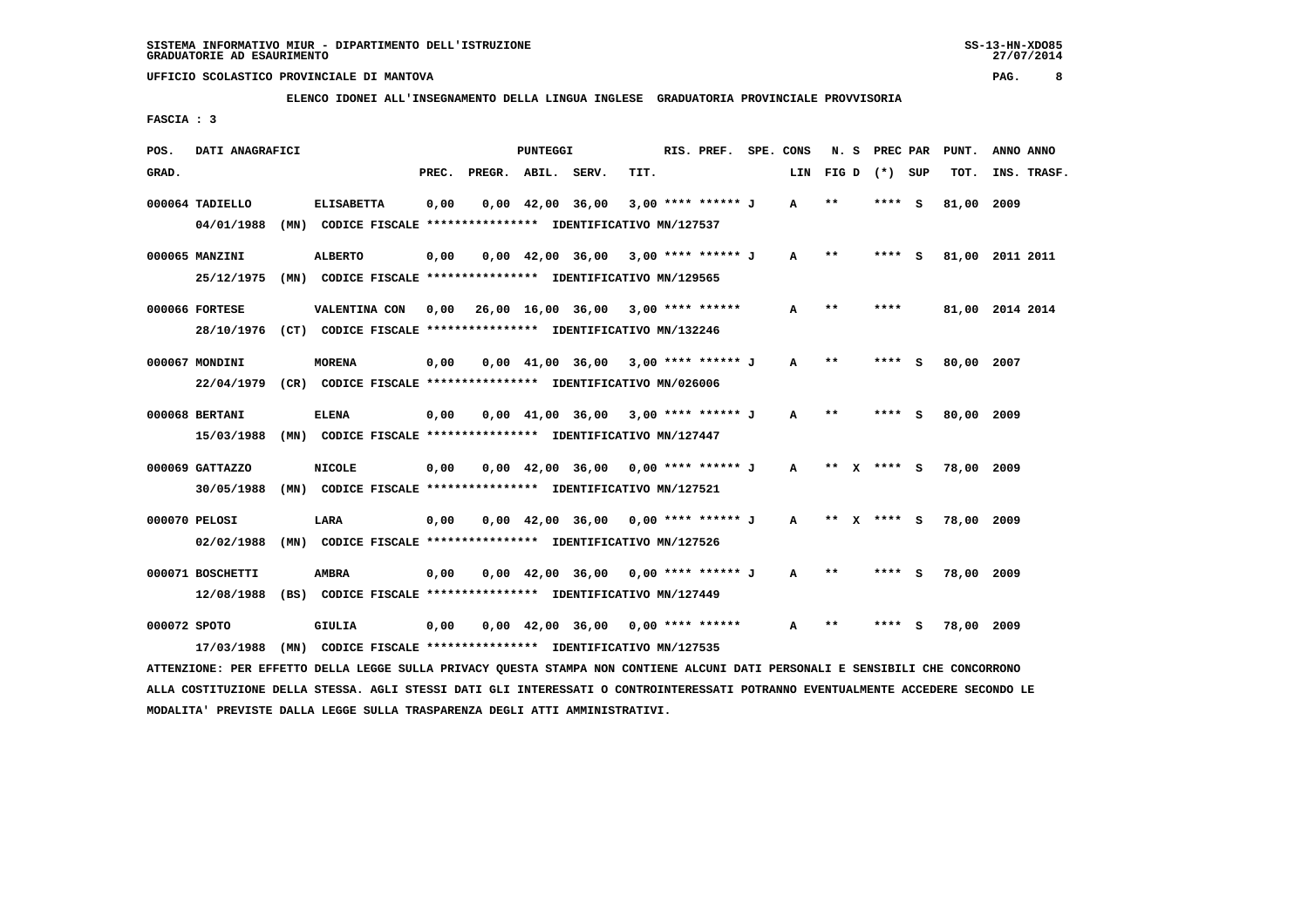**ELENCO IDONEI ALL'INSEGNAMENTO DELLA LINGUA INGLESE GRADUATORIA PROVINCIALE PROVVISORIA**

 **FASCIA : 3**

| POS.  | DATI ANAGRAFICI                                                                            |      |                  |                                                               |       |              | PUNTEGGI |                                                                       |      | RIS. PREF.         | SPE. CONS    | N.S     | PREC PAR |     | PUNT.      | ANNO ANNO       |
|-------|--------------------------------------------------------------------------------------------|------|------------------|---------------------------------------------------------------|-------|--------------|----------|-----------------------------------------------------------------------|------|--------------------|--------------|---------|----------|-----|------------|-----------------|
| GRAD. |                                                                                            |      |                  |                                                               | PREC. | PREGR. ABIL. |          | SERV.                                                                 | TIT. |                    | LIN          | FIG D   | (*) SUP  |     | TOT.       | INS. TRASF.     |
|       | 000073 ROSSI<br>26/09/1987                                                                 | (MN) | SOFIA            | CODICE FISCALE **************** IDENTIFICATIVO MN/129593      | 0,00  |              |          | $0,00 \quad 42,00 \quad 36,00$                                        |      | $0.00$ **** ****** | A            | $**$    | $***$ S  |     | 78,00      | 2011 2011       |
|       |                                                                                            |      |                  |                                                               |       |              |          |                                                                       |      |                    |              |         |          |     |            |                 |
|       | 000074 SPEZZANO<br>26/08/1984 (CS) CODICE FISCALE *************** IDENTIFICATIVO MN/026229 |      | <b>FRANCESCA</b> |                                                               | 0,00  |              |          | $0,00$ 41,00 36,00 0,00 **** ****** J                                 |      |                    | $\mathbf{A}$ | $* *$   | **** S   |     | 77,00 2007 |                 |
|       | 000075 PULEO                                                                               |      | <b>DANIELA</b>   |                                                               | 0.00  |              |          | 21,00 17,00 36,00                                                     |      | $3,00$ **** ****** | A            | $* *$   | ****     | - S |            | 77,00 2011 2011 |
|       | 05/03/1980                                                                                 |      |                  | (PA) CODICE FISCALE **************** IDENTIFICATIVO MN/129782 |       |              |          |                                                                       |      |                    |              |         |          |     |            |                 |
|       | 000076 BEFFA                                                                               |      | <b>ELISA</b>     |                                                               | 0,00  |              |          | $0,00$ 40,00 36,00 0,00 **** ****** J                                 |      |                    | A            | $* *$   | **** S   |     | 76,00 2007 |                 |
|       | 05/01/1987                                                                                 |      |                  | (MN) CODICE FISCALE **************** IDENTIFICATIVO MN/026015 |       |              |          |                                                                       |      |                    |              |         |          |     |            |                 |
|       | 000077 PUGLISI                                                                             |      | <b>SABRINA</b>   |                                                               | 0,00  | 52,00 16,00  |          | 6,00                                                                  |      | $0.00$ **** ****** | A            | $* *$   | **** S   |     |            | 74,00 2014 2014 |
|       | 04/04/1974 (EN) CODICE FISCALE *************** IDENTIFICATIVO MN/132233                    |      |                  |                                                               |       |              |          |                                                                       |      |                    |              |         |          |     |            |                 |
|       | 000078 MIGLIORE                                                                            |      | <b>CLARISSA</b>  |                                                               | 0,00  |              |          | $0,00$ 41,00 26,00 3,00 **** ****** J                                 |      |                    | A            | $* *$   | **** S   |     |            | 70,00 2014 2014 |
|       | 11/09/1987 (RG) CODICE FISCALE *************** IDENTIFICATIVO MN/132279                    |      |                  |                                                               |       |              |          |                                                                       |      |                    |              |         |          |     |            |                 |
|       | 000079 FUSCO                                                                               |      | <b>GRAZIA</b>    |                                                               | 0,00  |              |          | $0.00 \quad 42.00 \quad 24.00 \quad 3.00 \quad *** \quad ***$         |      |                    | A            | $* *$   |          | - S |            | 69,00 2014 2014 |
|       | 09/11/1987                                                                                 |      |                  | (PA) CODICE FISCALE **************** IDENTIFICATIVO MN/132248 |       |              |          |                                                                       |      |                    |              |         |          |     |            |                 |
|       | 000080 MAZZA                                                                               |      | <b>FILOMENA</b>  |                                                               | 0,00  |              |          | $0.00 \quad 41.00 \quad 24.00$                                        |      | 3,00 **** ****** J | $\mathbf{A}$ | $***$ X | **** S   |     |            | 68,00 2011 2011 |
|       | 20/10/1988                                                                                 |      |                  | (KR) CODICE FISCALE **************** IDENTIFICATIVO MN/129849 |       |              |          |                                                                       |      |                    |              |         |          |     |            |                 |
|       | 000081 PEZZALI                                                                             |      | LISA             |                                                               | 0,00  |              |          | $0.00 \quad 42.00 \quad 24.00 \quad 0.00 \quad *** \quad *** \quad J$ |      |                    | A            | $* *$   | **** S   |     | 66,00 2009 |                 |
|       | 03/05/1988                                                                                 | (MN) |                  | CODICE FISCALE **************** IDENTIFICATIVO MN/127527      |       |              |          |                                                                       |      |                    |              |         |          |     |            |                 |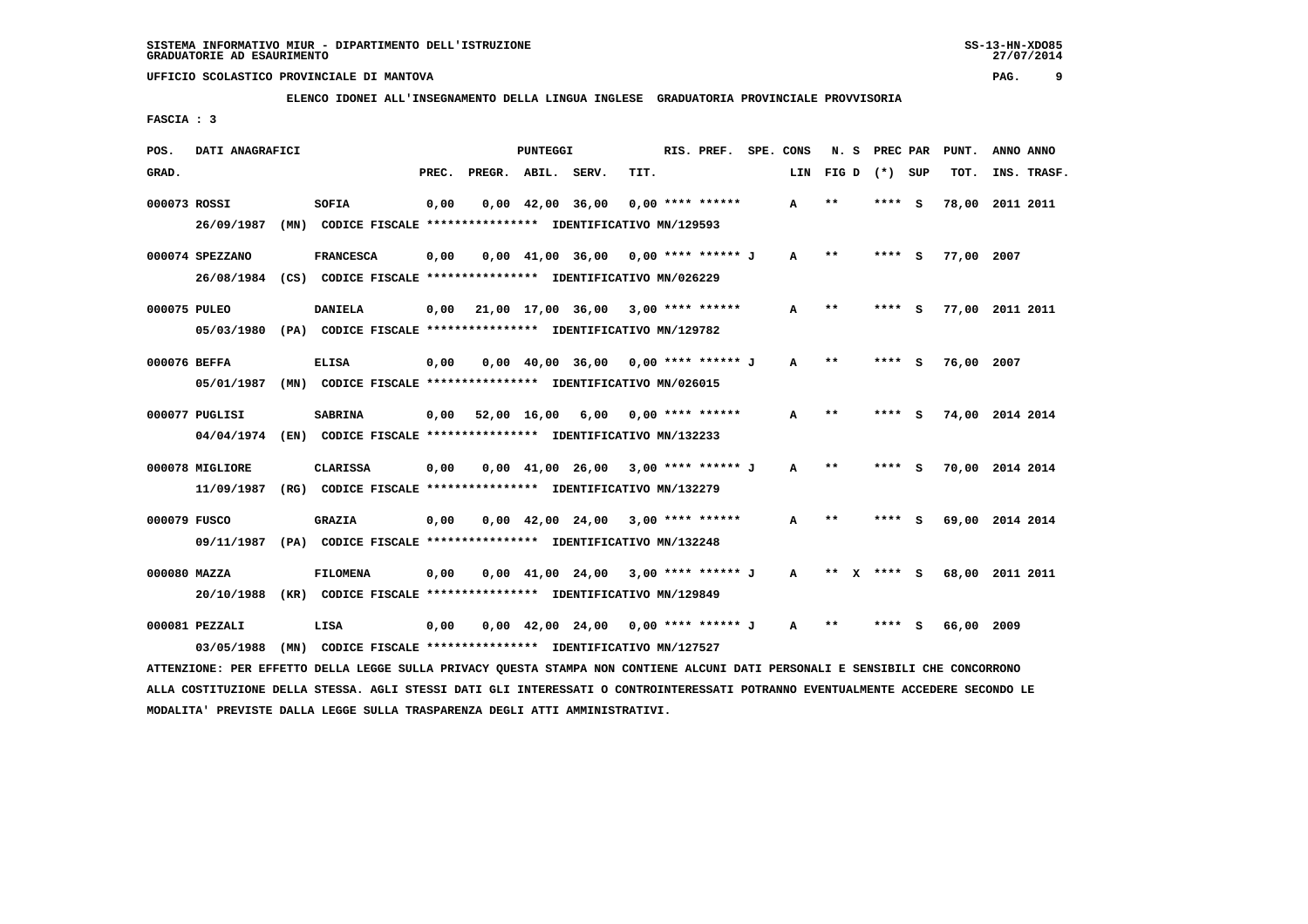**MODALITA' PREVISTE DALLA LEGGE SULLA TRASPARENZA DEGLI ATTI AMMINISTRATIVI.**

# **UFFICIO SCOLASTICO PROVINCIALE DI MANTOVA PAG. 10**

 **ELENCO IDONEI ALL'INSEGNAMENTO DELLA LINGUA INGLESE GRADUATORIA PROVINCIALE PROVVISORIA**

 **FASCIA : 3**

| POS.  | DATI ANAGRAFICI   |                                                                                                                                 |       |                                     | PUNTEGGI |                                                                       |      | RIS. PREF. SPE. CONS |     | N. S         | PREC PAR |     | PUNT.      | ANNO ANNO       |
|-------|-------------------|---------------------------------------------------------------------------------------------------------------------------------|-------|-------------------------------------|----------|-----------------------------------------------------------------------|------|----------------------|-----|--------------|----------|-----|------------|-----------------|
| GRAD. |                   |                                                                                                                                 | PREC. | PREGR. ABIL.                        |          | SERV.                                                                 | TIT. |                      | LIN | FIG D        | $(*)$    | SUP | TOT.       | INS. TRASF.     |
|       | 000082 CURTOSI    | <b>FRANCESCA</b>                                                                                                                | 0,00  |                                     |          | $0,00$ $41,00$ $24,00$                                                |      | 0,00 **** ****** J   | A   | $***$        | ****     | s   | 65,00      | 2007            |
|       |                   | 04/07/1985 (VV) CODICE FISCALE *************** IDENTIFICATIVO MN/025901                                                         |       |                                     |          |                                                                       |      |                      |     |              |          |     |            |                 |
|       | 000083 CERIATI    | LISA                                                                                                                            | 0,00  |                                     |          | $0,00$ 41,00 24,00 0,00 **** ******                                   |      |                      | A   | $* *$        | **** S   |     | 65,00 2007 |                 |
|       |                   | 28/11/1986 (MN) CODICE FISCALE *************** IDENTIFICATIVO MN/025943                                                         |       |                                     |          |                                                                       |      |                      |     |              |          |     |            |                 |
|       | 000084 J'IPPOLITO | <b>ANTONIA</b>                                                                                                                  | 0,00  | 24,00 18,00 18,00 3,00 **** ******  |          |                                                                       |      |                      | А   | $**$         | **** S   |     |            | 63,00 2014 2014 |
|       |                   | 13/01/1975 (TA) CODICE FISCALE *************** IDENTIFICATIVO MN/132230                                                         |       |                                     |          |                                                                       |      |                      |     |              |          |     |            |                 |
|       | 000085 FARINA     | <b>SIMONA</b>                                                                                                                   | 0,00  |                                     |          | $0,00$ 41,00 12,00 6,00 **** ******                                   |      |                      | A   | $* *$        | **** S   |     | 59,00 2007 |                 |
|       |                   | 14/09/1968 (MN) CODICE FISCALE *************** IDENTIFICATIVO MN/025978                                                         |       |                                     |          |                                                                       |      |                      |     |              |          |     |            |                 |
|       |                   |                                                                                                                                 |       |                                     |          |                                                                       |      |                      |     |              |          |     |            |                 |
|       | 000086 PROVENZANO | <b>MARGHERITA MA</b>                                                                                                            | 0,00  | 36,00 15,00 2,00 6,00 **** ****** L |          |                                                                       |      |                      | A   | $* *$        | **** S   |     |            | 59,00 2014 2014 |
|       |                   | 24/10/1964 (AG) CODICE FISCALE **************** IDENTIFICATIVO MN/132291                                                        |       |                                     |          |                                                                       |      |                      |     |              |          |     |            |                 |
|       | 000087 IAMELE     | <b>SARA</b>                                                                                                                     | 0,00  |                                     |          | $0.00 \quad 41.00 \quad 12.00 \quad 6.00 \quad *** \quad *** \quad J$ |      |                      | A   | $* *$        | ****     | - S |            | 59,00 2014 2014 |
|       |                   | 01/10/1987 (FG) CODICE FISCALE *************** IDENTIFICATIVO MN/132272                                                         |       |                                     |          |                                                                       |      |                      |     |              |          |     |            |                 |
|       | 000088 ZECCHINA   | <b>SILVIA</b>                                                                                                                   | 0,00  |                                     |          | $0,00$ 18,00 36,00 0,00 **** ******                                   |      |                      | A   | $\star\star$ | **** S   |     | 54,00 2007 |                 |
|       | 09/05/1986        | (MN) CODICE FISCALE **************** IDENTIFICATIVO MN/026049                                                                   |       |                                     |          |                                                                       |      |                      |     |              |          |     |            |                 |
|       | 000089 GHIRETTI   | <b>ISABELLA</b>                                                                                                                 | 0,00  |                                     |          | $0,00$ 42,00 12,00 0,00 **** ****** J                                 |      |                      | A   | $\star\star$ | **** S   |     | 54,00 2009 |                 |
|       | 18/05/1988        | (PR) CODICE FISCALE **************** IDENTIFICATIVO MN/127529                                                                   |       |                                     |          |                                                                       |      |                      |     |              |          |     |            |                 |
|       | 000090 MODICA     | MARIANGELA                                                                                                                      | 0,00  |                                     |          | 30,00 15,00 0,00                                                      |      | $9,00$ **** ******   | A   | $\star\star$ | ****     | - 5 |            | 54,00 2014 2014 |
|       |                   |                                                                                                                                 |       |                                     |          |                                                                       |      |                      |     |              |          |     |            |                 |
|       |                   | 17/05/1971 (TP) CODICE FISCALE **************** IDENTIFICATIVO MN/132168                                                        |       |                                     |          |                                                                       |      |                      |     |              |          |     |            |                 |
|       |                   | ATTENZIONE: PER EFFETTO DELLA LEGGE SULLA PRIVACY QUESTA STAMPA NON CONTIENE ALCUNI DATI PERSONALI E SENSIBILI CHE CONCORRONO   |       |                                     |          |                                                                       |      |                      |     |              |          |     |            |                 |
|       |                   | ALLA COSTITUZIONE DELLA STESSA. AGLI STESSI DATI GLI INTERESSATI O CONTROINTERESSATI POTRANNO EVENTUALMENTE ACCEDERE SECONDO LE |       |                                     |          |                                                                       |      |                      |     |              |          |     |            |                 |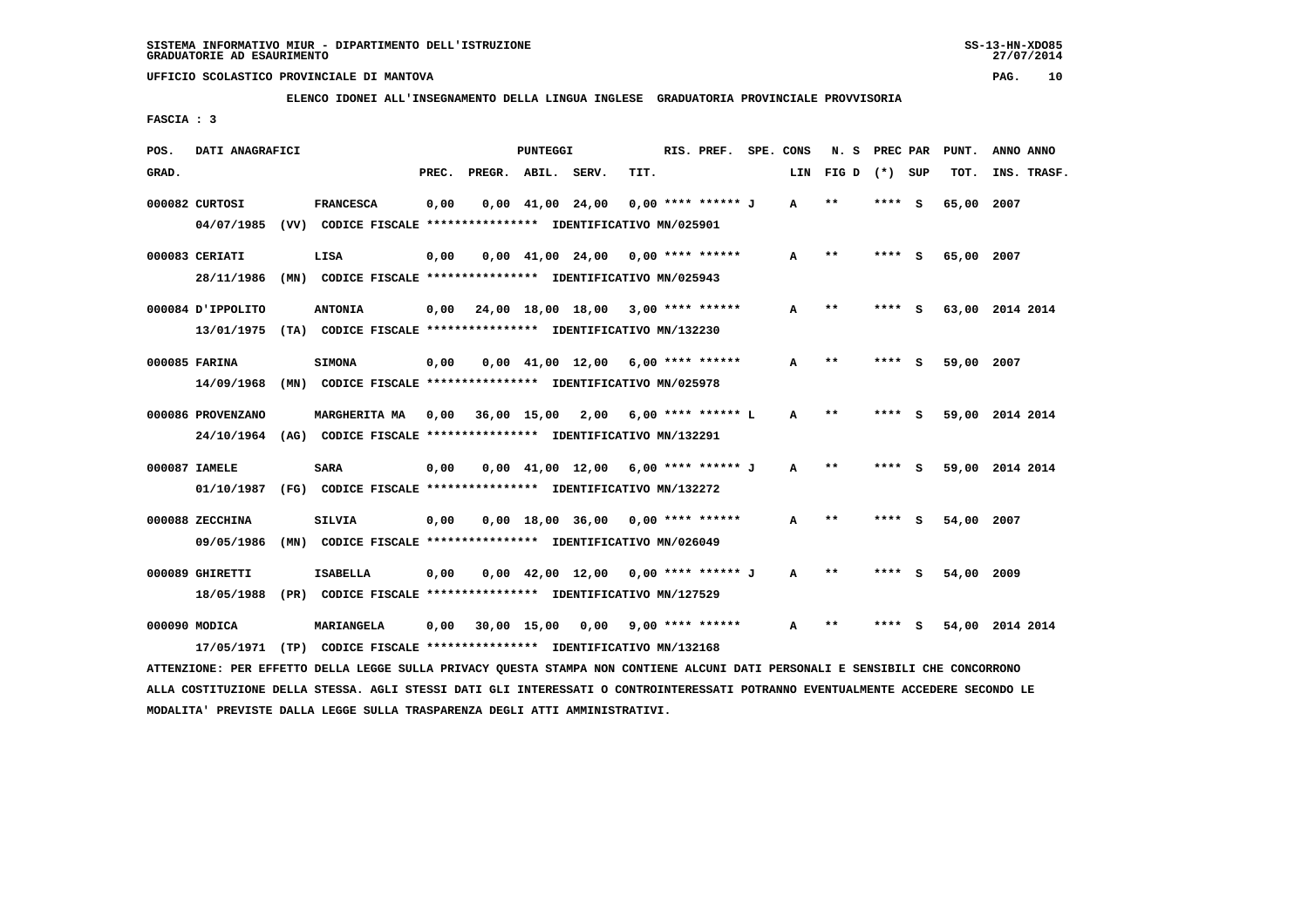**ELENCO IDONEI ALL'INSEGNAMENTO DELLA LINGUA INGLESE GRADUATORIA PROVINCIALE PROVVISORIA**

 **FASCIA : 3**

| POS.         | DATI ANAGRAFICI                                                         |      |                                                               |       |                        | PUNTEGGI           |                   |      | RIS. PREF.         | SPE. CONS |     | N. S  | PREC PAR |     | PUNT.           | ANNO ANNO |             |
|--------------|-------------------------------------------------------------------------|------|---------------------------------------------------------------|-------|------------------------|--------------------|-------------------|------|--------------------|-----------|-----|-------|----------|-----|-----------------|-----------|-------------|
| GRAD.        |                                                                         |      |                                                               | PREC. | PREGR. ABIL.           |                    | SERV.             | TIT. |                    |           | LIN | FIG D | $(*)$    | SUP | TOT.            |           | INS. TRASF. |
|              | 000091 MERCADANTE                                                       |      | <b>ROSA</b>                                                   | 0,00  |                        |                    | 12,00 16,00 18,00 |      | $3,00$ **** ****** |           | A   | **    | $X$ **** |     | 49,00 2014 2014 |           |             |
|              | 13/01/1977                                                              | (NA) | CODICE FISCALE **************** IDENTIFICATIVO MN/132278      |       |                        |                    |                   |      |                    |           |     |       |          |     |                 |           |             |
| 000092 TURCO |                                                                         |      | LEONORA DANIE                                                 | 0.00  | 22,00 15,00            |                    | 2,00              |      | $9,00$ **** ****** |           | A   | $**$  | ****     | - 5 | 48,00 2014 2014 |           |             |
|              | 19/02/1975                                                              |      | (AG) CODICE FISCALE **************** IDENTIFICATIVO MN/132298 |       |                        |                    |                   |      |                    |           |     |       |          |     |                 |           |             |
|              | 000093 SCHILLACI                                                        |      | <b>OLGA</b>                                                   | 0,00  | 27,00 16,00            |                    | 2,00              |      | $3,00$ **** ****** |           | A   | $* *$ | ****     | S   | 48,00           | 2014 2014 |             |
|              | 01/08/1974 (CT) CODICE FISCALE *************** IDENTIFICATIVO MN/132346 |      |                                                               |       |                        |                    |                   |      |                    |           |     |       |          |     |                 |           |             |
|              | 000094 PIGNOTTI                                                         |      | <b>ALESSANDRA</b>                                             | 0,00  |                        | $0,00$ 39,00       | 0,00              |      | $0.00$ **** ****** |           | А   | $* *$ |          | s   | 39,00           | 2014 2014 |             |
|              | 15/01/1976                                                              |      | (BO) CODICE FISCALE **************** IDENTIFICATIVO MN/132289 |       |                        |                    |                   |      |                    |           |     |       |          |     |                 |           |             |
|              | 000095 ROMANO                                                           |      | <b>GIOVANNA</b>                                               | 0,00  | 18,00 17,00            |                    | 0,00              |      | $0.00$ **** ****** |           | A   | $* *$ | **** S   |     | 35,00 2011 2011 |           |             |
|              | 12/06/1979 (PA) CODICE FISCALE *************** IDENTIFICATIVO MN/129796 |      |                                                               |       |                        |                    |                   |      |                    |           |     |       |          |     |                 |           |             |
|              | 000096 AGOSTA                                                           |      | <b>GIROLAMA</b>                                               |       | $0,00$ $12,00$ $16,00$ |                    | 0,00              |      | $6.00$ **** ****** |           | A   | $* *$ | ****     | s.  | 34,00 2014 2014 |           |             |
|              | 31/01/1974 (TP) CODICE FISCALE *************** IDENTIFICATIVO MN/132051 |      |                                                               |       |                        |                    |                   |      |                    |           |     |       |          |     |                 |           |             |
|              | 000097 D'AMICO                                                          |      | <b>GIUSI ELIANA</b>                                           | 0,00  | 15,00 16,00            |                    | 0.00              |      | $0.00$ **** ****** |           | A   | $* *$ | ****     | - S | 31,00 2014 2014 |           |             |
|              | 30/12/1975 (CT) CODICE FISCALE *************** IDENTIFICATIVO MN/132192 |      |                                                               |       |                        |                    |                   |      |                    |           |     |       |          |     |                 |           |             |
|              | 000098 BILLA                                                            |      | SONIA                                                         | 0,00  |                        | $9,00 \quad 16,00$ | 0,00              |      | $3,00$ **** ****** |           | A   | $* *$ | ****     | - S | 28,00           | 2014 2014 |             |
|              | 20/03/1971                                                              | (ME) | CODICE FISCALE **************** IDENTIFICATIVO MN/132087      |       |                        |                    |                   |      |                    |           |     |       |          |     |                 |           |             |
|              | 000099 CALIENDO                                                         |      | <b>MARIA ROSA</b>                                             | 0.00  | 13,00 13,00            |                    | 0,00              |      | $0.00$ **** ****** |           | А   | $* *$ |          |     | 26,00           | 2011 2011 |             |
|              | 02/12/1976                                                              | (NA) | CODICE FISCALE **************** IDENTIFICATIVO MN/129522      |       |                        |                    |                   |      |                    |           |     |       |          |     |                 |           |             |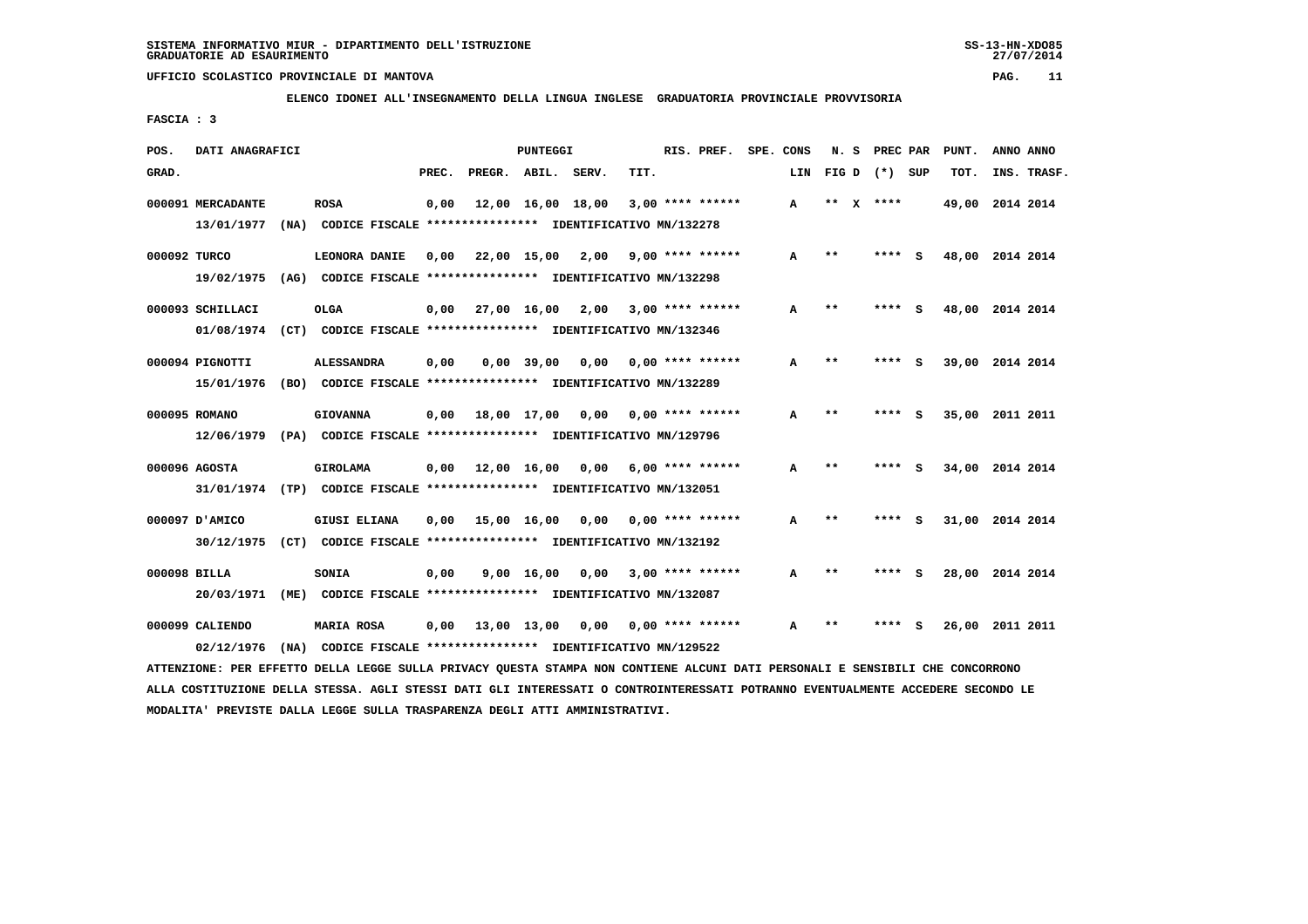**ELENCO IDONEI ALL'INSEGNAMENTO DELLA LINGUA INGLESE GRADUATORIA PROVINCIALE PROVVISORIA**

 **FASCIA : 3**

| POS.        | DATI ANAGRAFICI   |                                                                                                                               |       |                    | PUNTEGGI           |                                    |      | RIS. PREF. SPE. CONS      |     | N.S   |   | <b>PREC PAR</b> |     | PUNT.           | ANNO ANNO |             |
|-------------|-------------------|-------------------------------------------------------------------------------------------------------------------------------|-------|--------------------|--------------------|------------------------------------|------|---------------------------|-----|-------|---|-----------------|-----|-----------------|-----------|-------------|
| GRAD.       |                   |                                                                                                                               | PREC. | PREGR. ABIL. SERV. |                    |                                    | TIT. |                           | LIN |       |   | FIG D $(*)$ SUP |     | TOT.            |           | INS. TRASF. |
|             | 000100 SICILIANO  | <b>MARIA PIA</b>                                                                                                              | 0,00  | 10,00 16,00        |                    | 0,00                               |      | $0.00$ **** ******        | A   | $***$ | x | **** S          |     | 26,00           | 2014 2014 |             |
|             | 09/09/1962        | (PA) CODICE FISCALE **************** IDENTIFICATIVO MN/132265                                                                 |       |                    |                    |                                    |      |                           |     |       |   |                 |     |                 |           |             |
|             | 000101 PAPPALARDO | ANNA LUCIA                                                                                                                    | 0,00  | 11,00 14,00        |                    | 0,00                               |      | $0.00$ **** ******        | A   | $***$ |   | **** S          |     | 25,00 2014 2014 |           |             |
|             | 23/07/1967        | (CT) CODICE FISCALE **************** IDENTIFICATIVO MN/132285                                                                 |       |                    |                    |                                    |      |                           |     |       |   |                 |     |                 |           |             |
|             | 000102 D'ASARO    | <b>MARIA ANTONEL</b>                                                                                                          | 0.00  |                    |                    | 3,00 17,00 0,00                    |      | $3,00$ **** ******        | A   | $***$ | x | $***$ S         |     | 23,00 2011 2011 |           |             |
|             |                   | 11/06/1980 (PA) CODICE FISCALE *************** IDENTIFICATIVO MN/129529                                                       |       |                    |                    |                                    |      |                           |     |       |   |                 |     |                 |           |             |
|             | 000103 PARRINO    | PATRIZIA                                                                                                                      | 0,00  |                    |                    | $6,00$ 16,00 0,00 0,00 **** ****** |      |                           | A   | $* *$ |   | ****            | - S | 22,00 2014 2014 |           |             |
|             | 25/06/1968        | (RG) CODICE FISCALE **************** IDENTIFICATIVO MN/132286                                                                 |       |                    |                    |                                    |      |                           |     |       |   |                 |     |                 |           |             |
|             |                   |                                                                                                                               |       |                    |                    |                                    |      |                           |     |       |   |                 |     |                 |           |             |
|             | 000104 D'URSO     | <b>ANTONELLA CLE</b>                                                                                                          | 0,00  |                    | $6,00 \quad 16,00$ |                                    |      | $0,00$ $0,00$ **** ****** | A   | $* *$ |   | ****            |     | 22,00 2014 2014 |           |             |
|             | 12/02/1969        | (CT) CODICE FISCALE **************** IDENTIFICATIVO MN/132231                                                                 |       |                    |                    |                                    |      |                           |     |       |   |                 |     |                 |           |             |
|             | 000105 PANASIDI   | <b>GIUSEPPA</b>                                                                                                               | 0,00  |                    | 0,00 16,00         | 0,00                               |      | $6,00$ **** ******        | A   | $* *$ |   | ****            | - S | 22,00 2014 2014 |           |             |
|             | 21/08/1966        | (ME) CODICE FISCALE **************** IDENTIFICATIVO MN/132283                                                                 |       |                    |                    |                                    |      |                           |     |       |   |                 |     |                 |           |             |
|             | 000106 VULTAGGIO  | VINCENZA ANNA                                                                                                                 | 0,00  |                    |                    | $6,00$ 15,00 0,00 0,00 **** ****** |      |                           | A   | $***$ | X | **** S          |     | 21,00 2014 2014 |           |             |
|             | 22/03/1968        | (TP) CODICE FISCALE **************** IDENTIFICATIVO MN/132194                                                                 |       |                    |                    |                                    |      |                           |     |       |   |                 |     |                 |           |             |
|             | 000107 MARTINEZ   | SALVATORE AGO                                                                                                                 | 0,00  |                    | 3,00 17,00         |                                    |      | $0.00$ 0.00 **** ****** K | A   | $* *$ |   | ****            |     | 20,00 2002      |           |             |
|             |                   |                                                                                                                               |       |                    |                    |                                    |      |                           |     |       |   |                 |     |                 |           |             |
|             | 29/08/1961        | (TP) CODICE FISCALE **************** IDENTIFICATIVO MN/020279                                                                 |       |                    |                    |                                    |      |                           |     |       |   |                 |     |                 |           |             |
| 000108 IZZO |                   | <b>CELESTE</b>                                                                                                                | 0,00  |                    | 6,00 13,00         | 0,00                               |      | $0.00$ **** ******        | A   | $**$  |   |                 | s   | 19,00 2014 2014 |           |             |
|             | 09/09/1978        | (NA) CODICE FISCALE **************** IDENTIFICATIVO MN/132074                                                                 |       |                    |                    |                                    |      |                           |     |       |   |                 |     |                 |           |             |
|             |                   | ATTENZIONE: PER EFFETTO DELLA LEGGE SULLA PRIVACY QUESTA STAMPA NON CONTIENE ALCUNI DATI PERSONALI E SENSIBILI CHE CONCORRONO |       |                    |                    |                                    |      |                           |     |       |   |                 |     |                 |           |             |

 **ALLA COSTITUZIONE DELLA STESSA. AGLI STESSI DATI GLI INTERESSATI O CONTROINTERESSATI POTRANNO EVENTUALMENTE ACCEDERE SECONDO LE MODALITA' PREVISTE DALLA LEGGE SULLA TRASPARENZA DEGLI ATTI AMMINISTRATIVI.**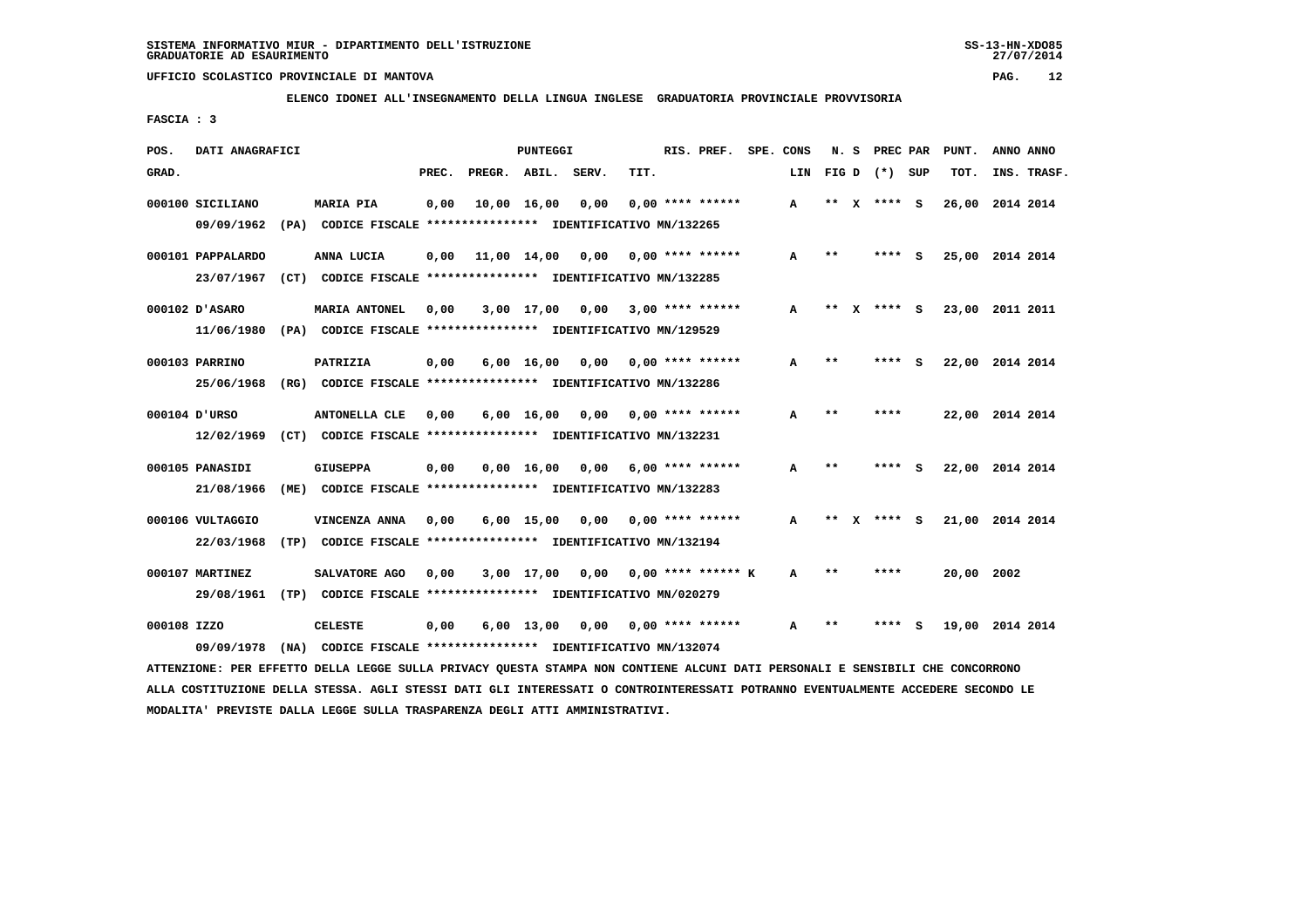**ELENCO IDONEI ALL'INSEGNAMENTO DELLA LINGUA INGLESE GRADUATORIA PROVINCIALE PROVVISORIA**

 **FASCIA : 3**

| POS.                                                                           | DATI ANAGRAFICI                                                                |      |                                                          | <b>PUNTEGGI</b> |        |                   |      |      | RIS. PREF. |                          | SPE. CONS | N.S       |       | PREC PAR |          | PUNT.    | ANNO ANNO |             |
|--------------------------------------------------------------------------------|--------------------------------------------------------------------------------|------|----------------------------------------------------------|-----------------|--------|-------------------|------|------|------------|--------------------------|-----------|-----------|-------|----------|----------|----------|-----------|-------------|
| GRAD.                                                                          |                                                                                |      |                                                          | PREC.           | PREGR. | ABIL. SERV.       |      | TIT. |            |                          |           | LIN FIG D |       |          | (*) SUP  |          | TOT.      | INS. TRASF. |
|                                                                                | 000109 RACCUIA                                                                 |      | <b>ANNA</b>                                              | 0,00            |        | $0,00$ 15,00      | 0,00 |      |            | $0.00$ **** ******       |           | A         | $* *$ |          | ****     | - S      | 15,00     | 2011 2011   |
|                                                                                | 05/03/1968<br>(CT)<br>CODICE FISCALE **************** IDENTIFICATIVO MN/129862 |      |                                                          |                 |        |                   |      |      |            |                          |           |           |       |          |          |          |           |             |
|                                                                                | 000110 GRUPPUSO                                                                |      | <b>SERENA</b>                                            | 0,00            |        | 51,00 16,00 36,00 |      |      |            | $3,00$ **** ******       |           | в         | $**$  |          | ****     | s        | 106,00    | 2007        |
| 10/08/1980<br>(TP)<br>CODICE FISCALE **************** IDENTIFICATIVO MN/022882 |                                                                                |      |                                                          |                 |        |                   |      |      |            |                          |           |           |       |          |          |          |           |             |
|                                                                                | 000111 CORRADI                                                                 |      | <b>CRISTINA</b>                                          | 0,00            |        | 52,00 14,00       | 0,00 |      |            | $0.00$ **** ******       |           | в         | **    | x        | ****     |          | 66,00     | 2000        |
|                                                                                | 27/08/1966                                                                     | (MN) | CODICE FISCALE **************** IDENTIFICATIVO MN/020356 |                 |        |                   |      |      |            |                          |           |           |       |          |          |          |           |             |
|                                                                                | 000112 CANNATA                                                                 |      | TIZIANA                                                  | 0,00            |        | $6,00$ 15,00      |      |      |            | $0,00$ 13,00 **** ****** |           | в         | $***$ |          | ****     | s        | 34,00     | 2014 2014   |
|                                                                                | 17/09/1973                                                                     | (RG) | CODICE FISCALE **************** IDENTIFICATIVO MN/132158 |                 |        |                   |      |      |            |                          |           |           |       |          |          |          |           |             |
|                                                                                | 000113 LANFREDI                                                                |      | <b>ISABELLA</b>                                          | 0,00            | 50,00  | 6,00              | 0.00 |      |            | $6,00$ **** ******       |           | s         | $***$ |          | ****     | <b>S</b> | 62,00     | 2007        |
| s                                                                              | 11/12/1975                                                                     | (MN) | CODICE FISCALE **************** IDENTIFICATIVO MN/026194 |                 |        |                   |      |      |            |                          |           |           |       |          |          |          |           |             |
|                                                                                | 000114 DE BIASI                                                                |      | <b>ELENA</b>                                             | 0,00            | 8,00   | 6,00              | 0,00 |      |            | $0.00$ **** ******       |           | s         | $* *$ | x        | **** $S$ |          | 14,00     | 2007        |
| s                                                                              | 29/05/1986                                                                     | (MN) | CODICE FISCALE **************** IDENTIFICATIVO MN/025975 |                 |        |                   |      |      |            |                          |           |           |       |          |          |          |           |             |
|                                                                                | 000115 MARGHELLA                                                               |      | <b>ERMINIA</b>                                           | 0,00            | 0.00   | 6,00              | 0.00 |      |            | $0.00$ **** ******       |           | s         | $* *$ |          | ****     | s        | 6,00      | 2007        |
| s                                                                              | 25/04/1987                                                                     | (CS) | CODICE FISCALE **************** IDENTIFICATIVO MN/025940 |                 |        |                   |      |      |            |                          |           |           |       |          |          |          |           |             |